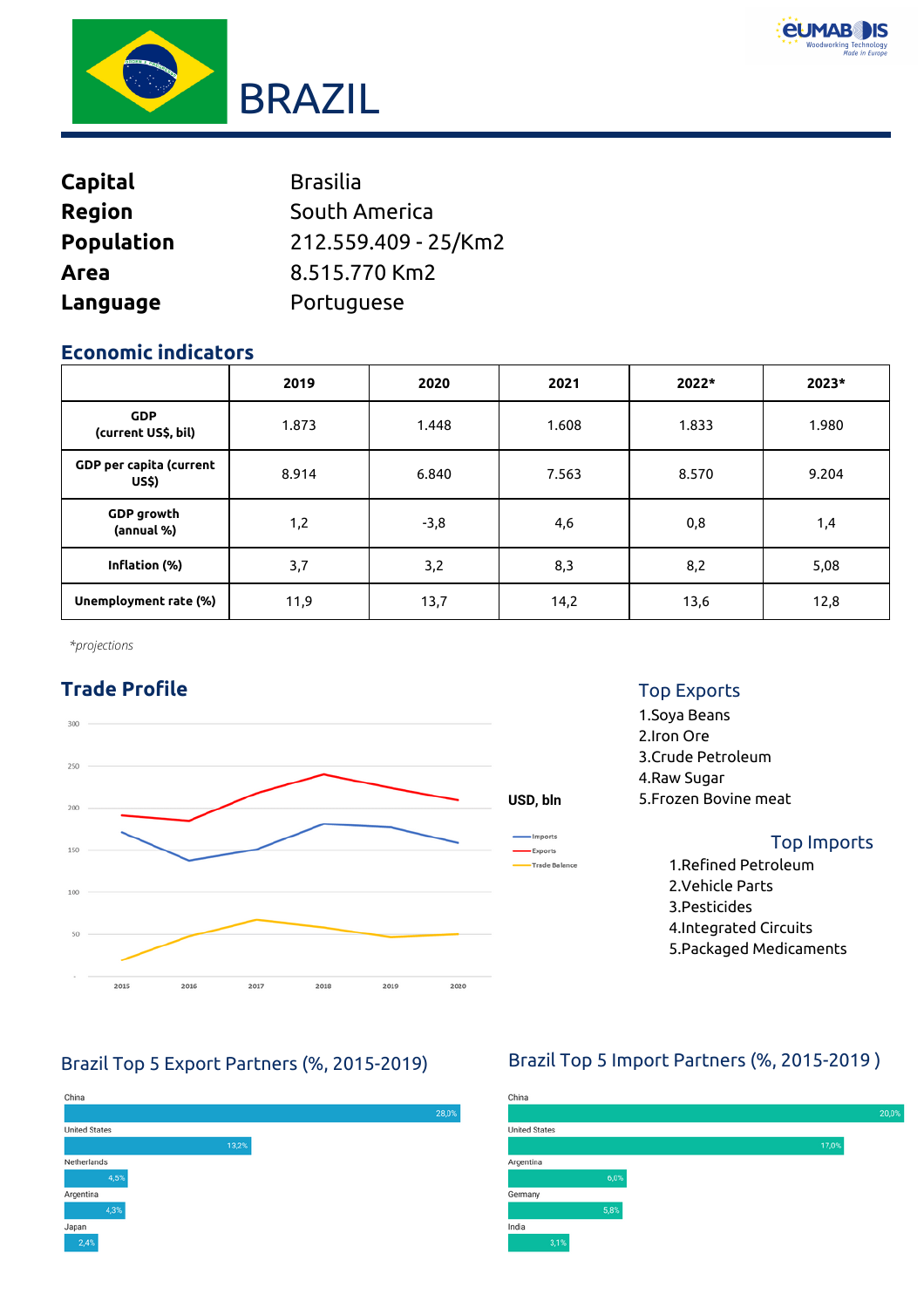# **The woodworking machinery sector**

## Brazil – Woodworking Machinery Trade Exchange; 2015-2020 (EUR, mln)



## Major Woodworking Machinery Import Countries in Latin America; 2015-2020 (EUR, mln)



Brazil Mexico Chile Argentina Peru 9,4% -13,6% -14,6% -9,9% -16,1%

BRAZIL is the 2<sup>^</sup> largest importer of. Woodworking Machinery in Latin America